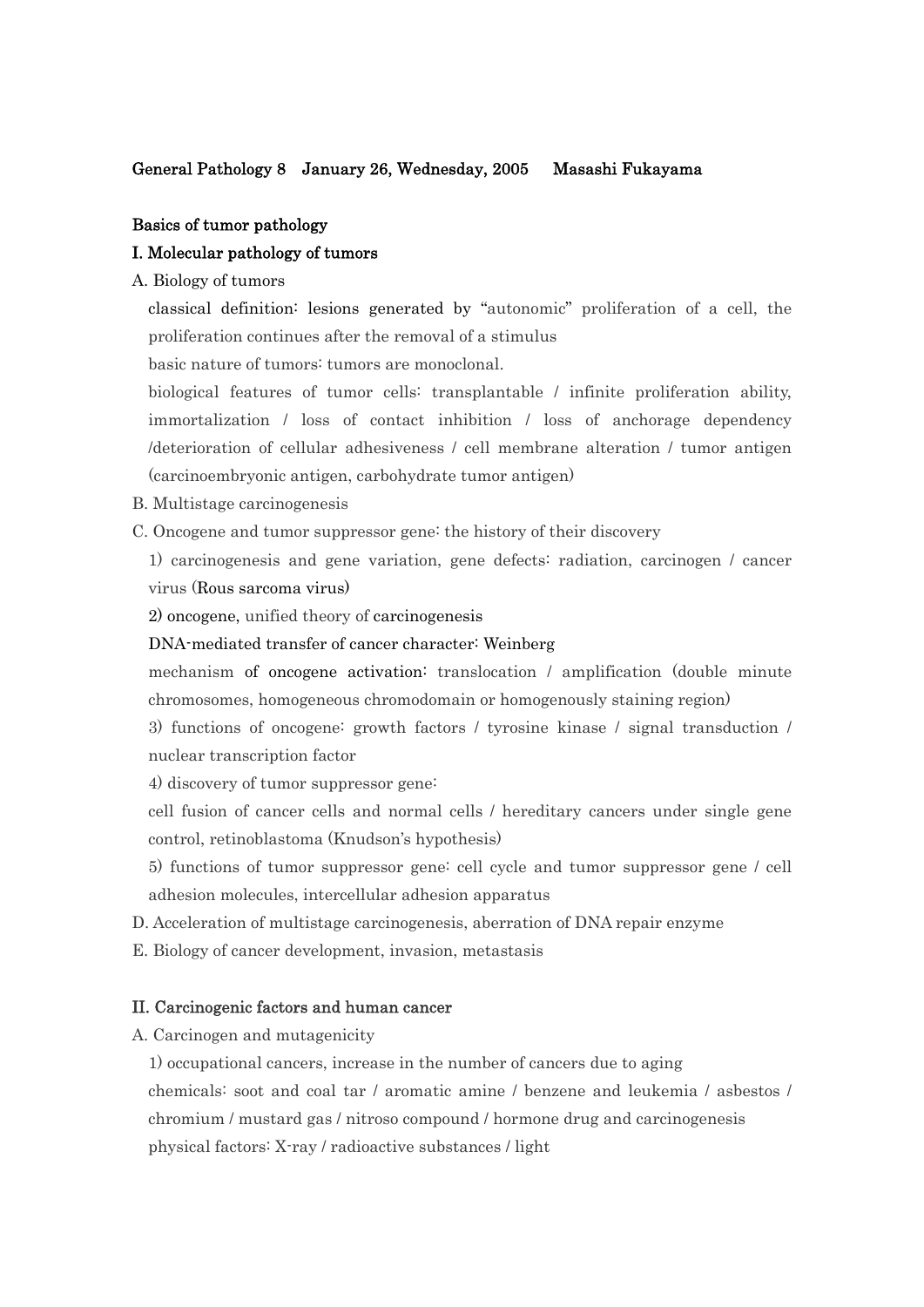2) carcinogenic research: initiation, promotion (complete carcinogen, incomplete carcinogen) / role of TPA free radical (generation of free radical)

3) detection of carcinogen: the rate of mutagenesis and carcinogenicity / improved Ames test (histidine-requiring Salmonella)

tobacco smoke / burnt fish, burnt meat / N nitroso compound / aflatoxin B1: fungus (aspergillus flavus)

### B. Radiation

C. Cancer as a hereditary disease

D. Hereditary background: sensitivity and resistance against carcinogenesis in experimental animals / enzymic polymorphism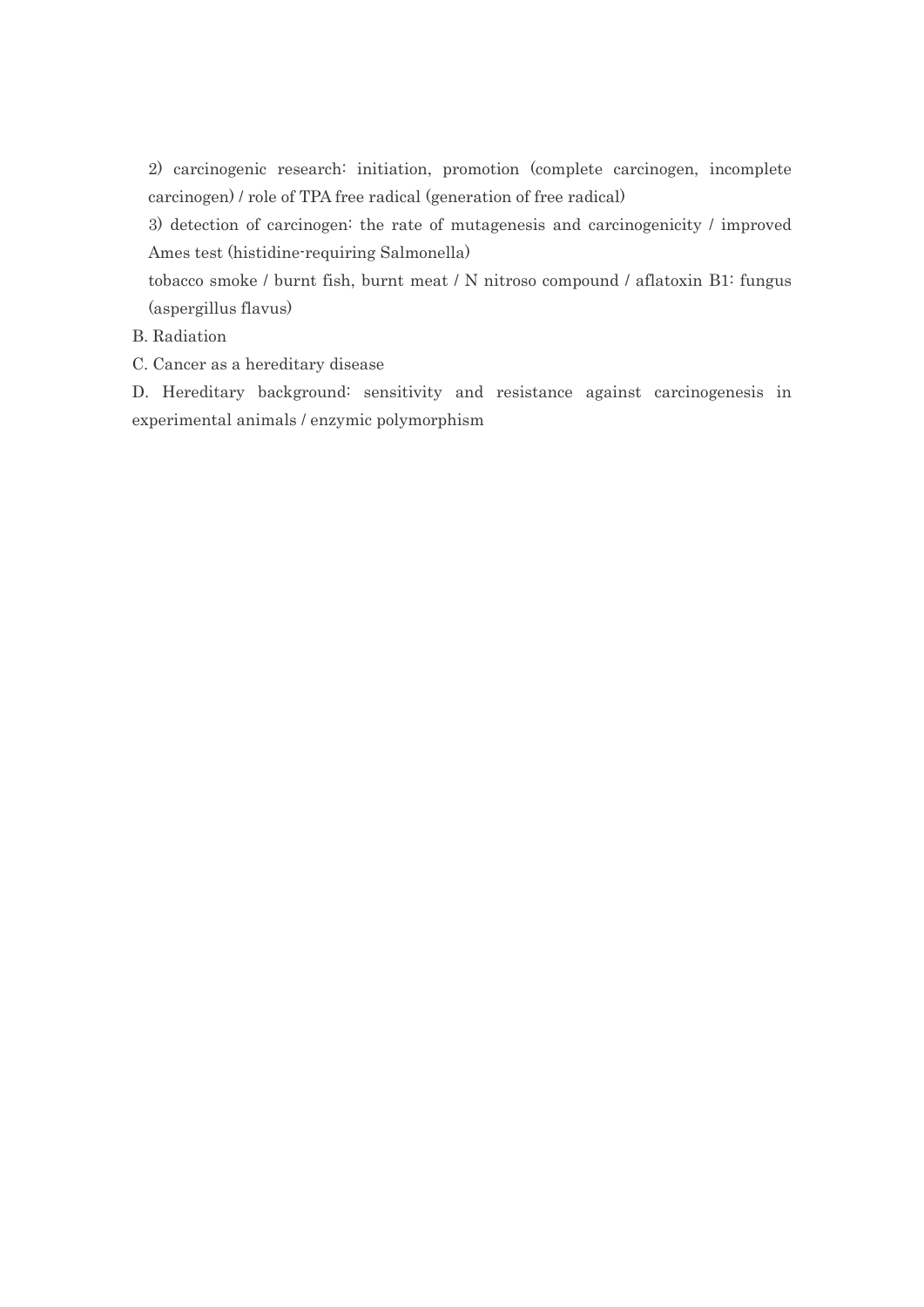# Introduction to Tumor Pathology

## 1. Tumor pathology

A. Basic terminology

1) autonomic proliferation / dedifferentiation, disdifferentiation / atypia / anaplasia

2) benign tumors and malignant tumors: classification based on clinical prognosis of the lesion / borderline lesion

3) origin of tumor: the cell and tissue from which a tumor is derived

4) nomenclature of tumors: Japanese word gan (meaning "rock"), cancer (coming from the Latin word, cancer meaning "crab") / the names of benign tumors ending in "-oma"

5) tissue types of cancer: squamous cell carcinoma/ adenocarcinoma / transitional cell carcinoma

6) degree of differentiation/ dedifferentiation

- 7) multiple cancer / double cancer, synchronous / metachronous
- B. Expansion of cancer
	- 1) lymphatic metastasis: sentinel / Virchow nodule / thoracic duct
	- 2) hematogenous metastasis: tumor embolism / favorite sites for metastasis
	- 3) dissemination: peritoneal carcinomatosis / Schnitzler metastasis
- C. Morphology of tumor

1) gross properties: protruded tumor / ulcer formation, hemorrhage, necrosis, cavity

contracting cancer: depressed lesion / scirrhous carcinoma / scar formation of pulmonary adenocarcinoma, anthracosis

2) histological structure: parenchyma / interstitium

3) morphology of tumor cells: atypia

### II. Natural history and clinical features of cancer

A. Precancerous conditions

1) high risk group/ hereditary cancer

2) precancerous lesion: dysplasia / concomitant lesion (intestinal metaplasia of

the gastric mucosa, squamous metaplasia

 3) high risk lesion: chronic hepatitis, cirrhosis / burn scar / pulmonary fibrosis / chronic empyema / ulcerative colitis / chronic gastritis / chronic thyroiditis / undescended testis